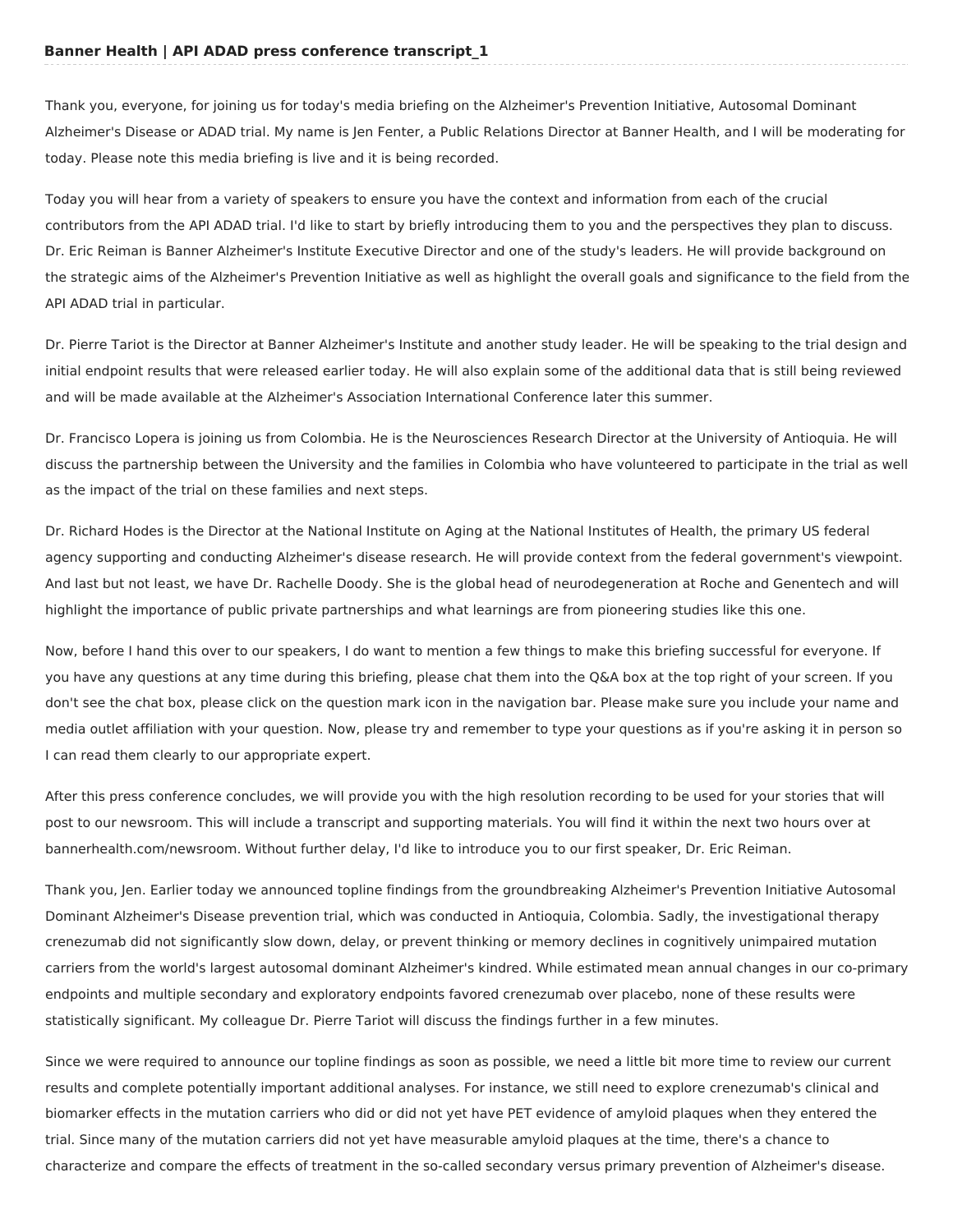In addition, in this study over time, the dose of the drug was increased dramatically to maximize the potential for a therapeutic effect. And more work needs to be done to understand the impact of dose and duration on our findings. Our findings will be presented at the Alzheimer's Association International Conference in August, and additional findings will be presented later this year.

We're disappointed that crenezumab did not show a significant clinical benefit. Our hearts go out to the families in Colombia and to everyone else who would benefit from an effective Alzheimer's prevention therapy as soon as possible. At the same time, we take heart in the knowledge that this study launched and continues to help shape a new era in Alzheimer's prevention research.

When the API ADAD prevention trial was announced at the first NIH Alzheimer's Disease Summit in 2012, the NIH director called the trial a cornerstone in the national plan to address Alzheimer's disease and he considered the grant a down payment on what would become a remarkable bipartisan national investment in Alzheimer's disease research and care that has transformed the fight against Alzheimer's disease. Scientific American designated the trial as one of its world changing ideas of the year.

Before we got started, there were no Alzheimer's prevention trials of promising drugs, no clear way to accelerate the evaluation and approval of effective prevention therapies, and no clear plan to make that happen. There was no commitment to share data and samples from each other's clinical trials and there was no sense of urgency among different stakeholders about how to find effective Alzheimer's prevention therapies as soon as possible. All that has changed.

The announced trial showed that Alzheimer's prevention trials were possible. It introduced groundbreaking research strategies and methods that have helped shape Alzheimer's prevention research, led to a growing number of prevention trials in cognitively unimpaired persons at biological risk for the disease, and sped up the effort to find effective prevention therapies and support their potential approval as soon as we can.

And established a precedent setting commitment to the sharing of trial data and samples with the field in order to have the greatest possible impact, a commitment that was embraced and enhanced in collaboration with other prevention programs. And it has promoted dialogue and a shared commitment to Alzheimer's prevention among a wide range of stakeholder groups. There are now a growing number of ongoing prevention trials. There are more to come, and we feel privileged to be part of it.

Despite today's disappointing news, the preparation, performance, and completion of this trial was a monumental achievement made possible with our support by Dr. Francisco Lopera and his remarkable neurosciences group at the University of Antioquia, more commonly known as GNA. For instance, GNA identified and enrolled 6,000 members of this autosomal dominant kindred in the Alzheimer's Prevention Initiative ADAD prevention registry all descended from the same ancestor. And it included nearly 1,200 individuals who carry this Alzheimer's causing mutation.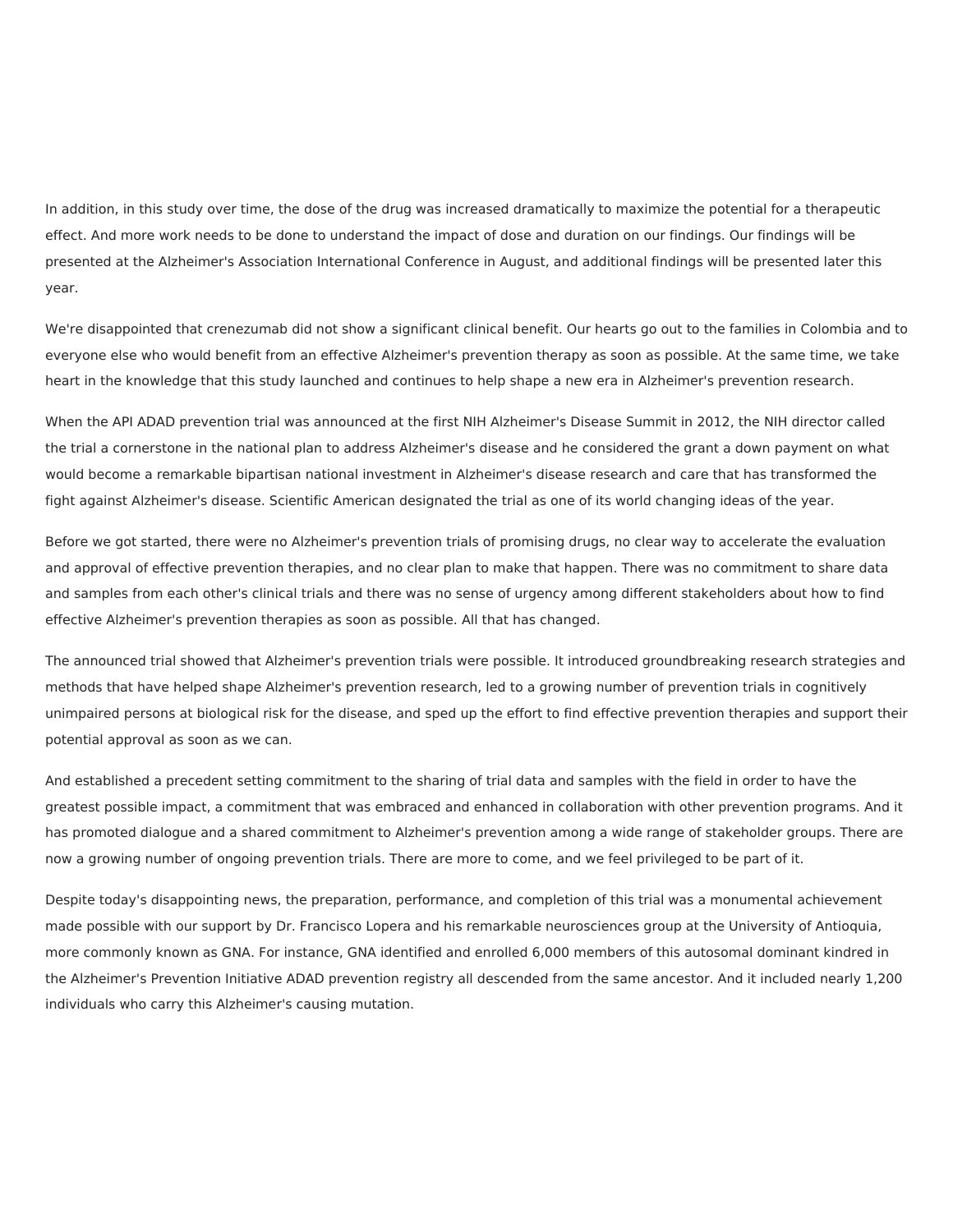GNA established the clinical trials, PET, MRI, and infusion infrastructure needed to conduct the study, worked at rural and central locations, and completed the trial in extremely productive and responsible ways. It worked closely with the families, engaged them in the fight against Alzheimer's disease, providing a model of how to conduct a first of its kind prevention trial of an experimental drug in a vulnerable population from a developing country and do so in a way that's highly valued by the participants themselves. Despite the distances some of the participants traveled, the numerous procedures that they endured, occasional travel restrictions due to civil unrest, and the COVID pandemic, 94% of the participants completed this five to eight year trial. Amazing.

In addition to GNA, we've had the great fortune to work with our partners from Genentech and its parent organization, Roche. They embraced this study and our ambitious goals from the start. They set an example that other companies have followed by their investment in Alzheimer's prevention research, and they continue to provide invaluable scientific, regulatory, and operational input, guidance, and support.

From the beginning, the National Institute on Aging has been a wonderful partner. Their thoughtfulness, understanding, and support have been remarkable. There are so many people who have contributed to this study in the planning, performance, and analysis stages, and we're grateful to all of them. I'm particularly grateful to Banner Health, Banner Alzheimer's Foundation, and our extremely generous philanthropic donors for all they did to make this study and the initiation of this new era in Alzheimer's prevention research possible.

I want to take a moment to speak directly to our incredible research participants and families in Colombia. My Banner colleagues and I want you to know that we're not going anywhere. We have heard you loud and clear about your determination to help find an effective prevention therapy for your families and other families around the world, and we plan to be there with you to support that goal every step along the way.

While we're disappointed that crenezumab did not show a significant clinical benefit, we remain excited about the future of Alzheimer's prevention research inside Colombia and around the world. We expect our shared data samples and findings will further accelerate the evaluation and potential approval of primary and secondary Alzheimer's prevention therapies. We retain the hope that one of our ongoing prevention trials will find and support the approval and availability of an effective Alzheimer's prevention therapy within the next few years. The API Autosomal Dominant Alzheimer's Disease trial has played a fundamental role in that endeavor. Now I'd like to introduce you to my colleague, Dr. Pierre Tariot. Pierre.

Internist, geriatric psychiatrist, and clinical trialist. And together with Jessica Langbaum, Dr. Jessica Langbaum, Dr. Robert Alexander, Dr. Reiman, one of the principals of the Alzheimer's Prevention Initiative broadly and specifically in Colombia in partnership with Dr. Francisco Lopera and his team. So you've heard the key points. Let me just fill in a few details here.

So this was a prospective randomized double blind placebo controlled parallel group potentially label enabling or supporting phase II trial. It investigated the efficacy of the monoclonal antibody crenezumab versus placebo in cognitively unimpaired individuals who carry the presenilin-1 E280A autosomal dominant mutation. In fact, the trial also included a cohort of mutation non-carriers because the community standard at the time was not to require genetic disclosures. So this was in essence a two part study, a placebo controlled trial of crenezumab in mutation carriers and a cohort study of mutation carriers and non-carriers receiving placebo.